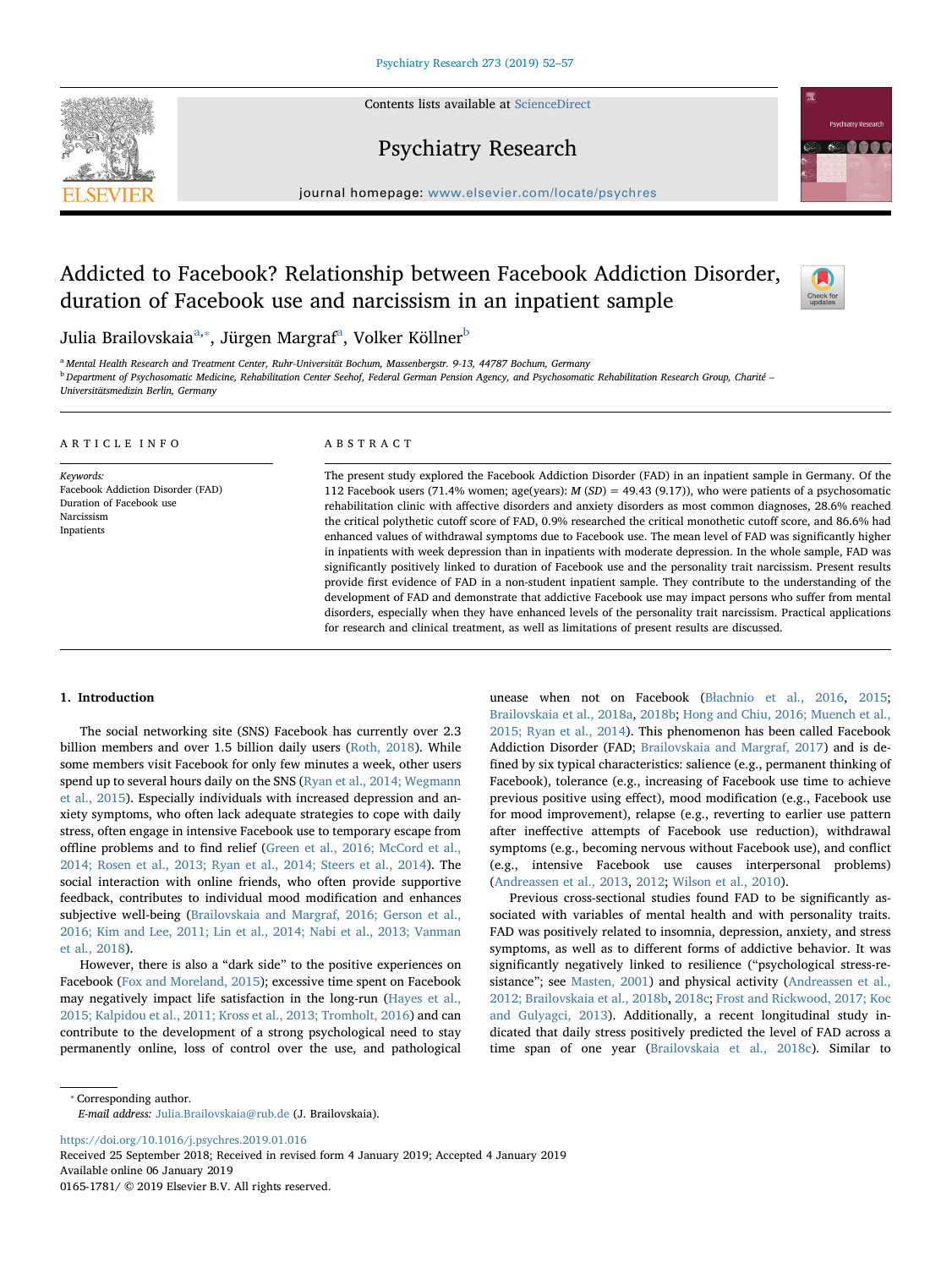problematic video gaming behavior [\(Hull et al., 2013; Wu et al., 2013](#page-5-9)), the level of subjective happiness and of flow (i.e., intensive enjoyment and pleasure due to which the specific activity is continued further and further) experienced while using Facebook were discussed to be positive predictors of FAD ([Brailovskaia et al., 2018a](#page-4-3), [2018b\)](#page-4-4). While FAD was positively linked to the personality trait neuroticism, its association with the trait consciousness and self-esteem was negative ([Marino et al.,](#page-5-10) [2018\)](#page-5-10). Considering results of several previous studies that demonstrated addictive social media use to be positively linked to "anxious" and "avoidant" attachment orientations and negatively linked to "secure" attachment orientation ([Monacis et al., 2017a,](#page-5-11) [2017b](#page-5-12); [Sinatra et al., 2016](#page-5-13)), it seems reasonable to assume that similar associations may be found for addictive Facebook use.

Furthermore, it has been assumed that individuals with enhanced level of the personality trait narcissism are at specific risk to develop FAD (Bł[achnio and Przepiórka, 2018; Brailovskaia and Margraf, 2017;](#page-4-9) [Brailovskaia et al., 2018b; Casale and Fioravanti, 2018](#page-4-9)). Narcissistic persons have a high need for attention and admiration. To satisfy this need, they tend to initiate many social relationships and to present themselves as charming and extraverted interaction partners [\(Campbell](#page-5-14) [et al., 2006; 2002; Rohmann et al., 2010\)](#page-5-14). As long as the relationship remains superficial, narcissists are able to keep up this positive impression. However, when the relationship has to be deepened – for example during treatment in a clinical setting – the narcissistic selfishness, low agreeableness, and tendency to manipulate other people become apparent and negatively influence the interaction process and its outcome [\(Paulhus, 2001](#page-5-15)). Therefore, patients with an increased level of the trait narcissism – regardless of their clinical diagnosis – are often described as difficult to treat due to lack of compliance, which negatively impacts their recovery process [\(Neumann, 2010](#page-5-16)).

Facebook offers its members various possibilities for self-presentation and initiation of superficial social relationships. Narcissistic individuals frequently take advantage of such opportunities. They spend excessive time on Facebook and engage in various interactions with their online friends, who often provide them positive feedback (e.g., positive comments, "Likes") [\(Brailovskaia and Bierho](#page-4-10)ff, 2016, [2018;](#page-4-11) Brailovskaia and Margraf, 2018; Buff[ardi and Campbell, 2008;](#page-4-11) [McKinney et al., 2012; Mehdizadeh, 2010; Ong et al., 2011; Ryan and](#page-4-11) [Xenos, 2011\)](#page-4-11). Such feedback is of significant importance for narcissistic users. It satisfies their need for attention and admiration, fosters their self-esteem, and also contributes to further excessive duration of Facebook use, which however enhances the risk to develop FAD (Bł[achnio](#page-4-9) [and Przepiórka, 2018; Brailovskaia and Margraf, 2017; Brailovskaia](#page-4-9) [et al., 2018b; Casale and Fioravanti, 2018\)](#page-4-9).

Thus, it can be concluded that especially narcissistic individuals who spend excessive time on Facebook are at specific risk of developing FAD, which is inter alia positively linked to variables of negative mental health. However, considering that most available studies on FAD have been conducted with young student samples (e.g., [Andreassen et al.,](#page-4-7) [2012; Mehdizadeh, 2010; Phanasathit et al., 2015; Pontes et al., 2016](#page-4-7)), the question arises whether this conclusion may also be generalized to other groups, specifically to clinical inpatients, who suffer from depression and anxiety symptoms and often tend to spend excessive time on Facebook to escape from negative mood and rumination [\(Frost and](#page-5-8) [Rickwood, 2017; Ryan et al., 2014; te Wildt, 2018; Wegmann et al.,](#page-5-8) [2015\)](#page-5-8). If so, duration of Facebook use and FAD could be a specific risk factor for the mental health and recovery process of inpatients, especially those with a high level of narcissism, who often are difficult to treat. As a consequence, Facebook use and specifically FAD should be explicitly addressed during clinical treatment.

Based on these considerations and the fact that research evidence about the prevalence of FAD and its relationships in clinical inpatients is missing, the present study had two main aims: (1) to assess the prevalence of FAD in an inpatient sample to understand whether this phenomenon is relevant in this group; (2) to investigate the relationship between FAD, duration of Facebook use, and narcissism in this specific

sample. This is of particular interest, considering that previous studies discussed narcissism to be a transdiagnostic trait ([Lawson et al., 2008;](#page-5-17) [Miller et al., 2014](#page-5-17)), which saturates multiple forms of mental disorders ([Rodriguez-Seijas et al., 2015](#page-5-18)) and may drive disorder persistence ([Krueger and Eaton, 2015\)](#page-5-19). Specifically, FAD was expected to be positively related to the duration of Facebook use (Hypothesis 1) and to the trait narcissism (Hypothesis 2).

Results may enable broader insights into FAD as a potential behavioral addiction. Furthermore, they may shed light on potential risk factors that negatively impact the treatment and the recovery process of inpatients, especially individuals with an enhanced level of narcissism.

# 2. Methods

# 2.1. Procedure and participants

The sample comprised 112 Facebook members (71.4% women; age (years): M (SD) = 49.43 (9.17), range: 20–65; employees: 100%; marital status: 38.4% unmarried, 45.5% married, 14.3% divorced, 1.8% widowed) who were inpatients at a large psychosomatic rehabilitation clinic in Germany, which mostly focuses on affective disorders and anxiety disorders. In the current sample, the most common diagnoses were affective disorders (56.3%, i.e., week depression: 24.1%, moderate depression: 32.2%) and anxiety disorders (18.8%). The diagnosis of 13.4% of the participants was somatic symptom disorder and 11.6% of the participants were diagnosed with adjustment disorder. Data were collected from April to June 2018 as part of a larger computer survey completed by all patients of the clinic within the first days after their admission as a part of diagnostic routine. Participants were properly instructed and gave written informed consent to participate. A priori conducted power analyses (G\*Power program, version 3.1) showed that the sample size was sufficient for valid results (power  $> 0.80$ ,  $\alpha = 0.05$ , effect size  $f^2 = 0.15$ ).

# 2.2. Measures

First, participants were asked about the frequency of their general daily Internet use  $(1 = less than once a day, 6 = ten times a day or more),$ followed by the request to name all social platforms they are members on. Then, participants rated specific questions about their Facebook use.

#### 2.2.1. Facebook use duration

Two indicators of duration of Facebook use were aggregated: frequency of Facebook use ( $1 =$  less than once a day,  $6 =$  ten times a day or more); duration of daily Facebook use  $(1 = less than five minutes,$  $7 = more than 180 minutes$ . A composite index of the two indicators was attained by computing the mean of the z-transformed indicators (correlation between the two indicators:  $r = 0.713$ ,  $p = 0.001$ ; internal reliability of the composite index: Cronbach's  $\alpha = 0.833$ ).

# 2.2.2. Facebook Addiction Disorder (FAD)

FAD over a time frame of the last year was measured with the German version of the brief form of the Bergen Facebook Addiction Scale (BFAS; English language version: [Andreassen et al., 2012;](#page-4-7) German language version: [Brailovskaia and Margraf, 2017](#page-4-5)). It includes six items according to the six core addiction features (i.e., salience, tolerance, mood modification, relapse, withdrawal, conflict) rated on a 5-point Likert scale  $(1 = very \ rarely, 5 = very \ often; current \ reliability:$  $\alpha$  = 0.723) that were taken from the long 18-item version. The 6-item version of the BFAS has been found to have similar good psychometric properties as the long 18-item version ([Andreassen et al., 2012; Pontes](#page-4-7) [et al., 2016](#page-4-7)). [Table 1](#page-2-0) presents the six items of the brief BFAS. [Andreassen et al. \(2012\)](#page-4-7) suggested two categorization approaches for problematic BFAS values: a more liberal approach concerning a polythetic scoring scheme (cutoff score:  $\geq$  3 on at least four of the six items),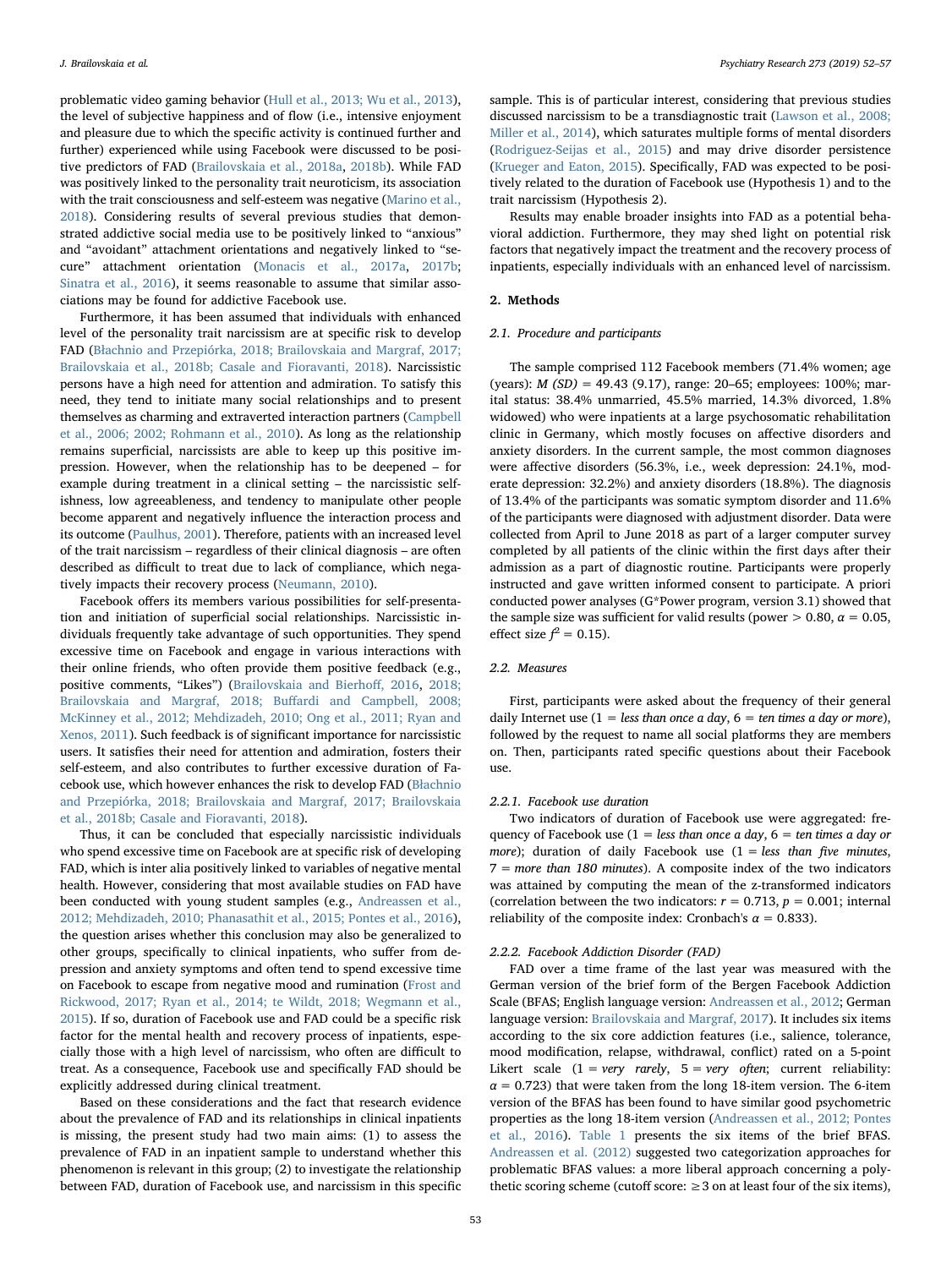#### <span id="page-2-0"></span>Table 1

Brief version of the Bergen Facebook Addiction Scale (BFAS; [Andreassen et al., 2012\)](#page-4-7).

|                                                                                                      | Item wording                                                                                                                                                 |
|------------------------------------------------------------------------------------------------------|--------------------------------------------------------------------------------------------------------------------------------------------------------------|
| Item 1 ("Salience"; Item 1 of 18-item version)                                                       | Spent a lot of time thinking about Facebook or planned use of Facebook?                                                                                      |
| Item 2 ("Tolerance"; Item 5 of 18-item version)                                                      | Felt an urge to use Facebook more and more?                                                                                                                  |
| Item 3 ("Mood modification"; Item 7 of 18-item version)                                              | Used Facebook in order to forget about personal problems?                                                                                                    |
| Item 4 ("Relapse"; Item 11 of 18-item version)                                                       | Tried to cut down on the use of Facebook without success?                                                                                                    |
| Item 5 ("Withdrawal"; Item 13 of 18-item version)<br>Item 6 ("Conflict"; Item 16 of 18-item version) | Become restless or troubled if you have been prohibited from using Facebook?<br>Used Facebook so much that it has had a negative impact on your job/studies? |

and a more conservative approach concerning a monothetic scoring scheme (cutoff score:  $\geq 3$  on all six items).

# 2.2.3. Narcissism

The trait narcissism was assessed with the brief German Narcissistic Personality Inventory (G-NPI-13; [Brailovskaia et al., 2017](#page-4-12)) that includes 13 forced-choice format items ( $0 = low$  narcissism, e.g., "I am not particularly interested in looking at myself in the mirror",  $1 = high$  narcissism, e.g., "I like to look at myself in the mirror"; current reliability:  $\alpha = 0.661$ ).

#### 2.3. Statistical analyses

Statistical analyses were conducted with the Statistical Package for the Social Sciences (SPSS) 24. Associations between the investigated variables were assessed with zero-order bivariate correlation analyses. Considering the different clinical diagnoses in the current sample, the level of the investigated variables was compared between different inpatient groups due to their diagnosis by calculating multivariate analyses of variance (MANOVA). Since Box's tests were non-significant, Pillai's trace was used as multivariate test.

# 3. Results

In general, the Internet was used by 51 (45.5%) participants less than once a day, by 28 (25%) participants once a day, by nine (8%) participants twice a day, by 18 (16.1%) participants three to five times a day, and by six (5.4%) participants five to eight times daily. All participants used Facebook. Additionally, respectively four (3.6%) participants were members of the social platform Instagram or Xing. [Table 2](#page-2-1) presents descriptive statistics of the investigated Facebook use variables, FAD, and narcissism of the whole sample.

The critical cutoff score of FAD was reached by 32 (28.6%) participants due to the polythetic scoring, and by one (0.9%) participant due to the monothetic scoring. Item 5 (withdrawal) reached the most critical values, followed by Item 6 (conflicts; see [Table 2\)](#page-2-1). FAD was significantly positively correlated with duration of Facebook use  $(r = 0.451, p = 0.001)$  and with narcissism  $(r = 0.209, p = 0.027)$ , which were significantly positively interrelated ( $r = 0.268$ ,  $p = 0.004$ ).

In the next step, participants were divided into four groups corresponding to their diagnosis (i.e., affective disorders:  $N = 63$ , anxiety disorders:  $N = 21$ , somatic symptom disorder:  $N = 15$ , adjustment disorder:  $N = 13$ ). A MANOVA revealed no significant group differences (Pillai's trace:  $V = 0.125$ ,  $F(9,324) = 1.564$ ,  $p = 0.125$ ) due to the level of FAD ( $F(3,108) = 1.145$ ,  $p = 0.334$ ), duration of Facebook use (F (3,108) = 1.114,  $p = 0.347$ ) and narcissism (F (3,108) = 1.308,  $p = 0.275$ .

A further MANOVA was calculated to compare the three investigated variables of participants who were diagnosed with week depression ( $N = 27$ ) and those participants who were diagnosed with moderate depression ( $N = 36$ ). The multivariate test became significant (Pillai's trace:  $V = 0.126$ ,  $F(3,59) = 2.846$ ,  $p = 0.045$ , effect size:  $\eta_p^2$  = 0.126). While there were no significant group differences due to duration of Facebook use ( $F(1,61) = 3.681$ ,  $p = 0.060$ ) and narcissism  $(F (1,61) = 0.083, p = 0.774)$ , FAD  $(F (1,61) = 7.708, p = 0.007)$  was significantly higher in the group of participants with week depression

# <span id="page-2-1"></span>Table 2 Descriptive statistics of narcissism, BFAS and Facebook use.

|                                    | N(%)      | M(SD)        | Min-Max  | $\geq 3$ : N (%) |
|------------------------------------|-----------|--------------|----------|------------------|
| $G-NPI-13$                         |           | 2.24(2.14)   | $0 - 8$  |                  |
| <b>BFAS</b>                        |           | 15.68 (4.66) | $6 - 26$ |                  |
| BFAS: Item 1 ("Salience")          |           | 1.11(4.11)   | $1 - 4$  | 2(1.8)           |
| BFAS: Item 2 ("Tolerance")         |           | 3.20(1.56)   | $1 - 5$  | 74 (66.1)        |
| BFAS: Item 3 ("Mood modification") |           | 1.94(1.30)   | $1 - 5$  | 32(28.6)         |
| BFAS: Item 4 ("Relapse")           |           | 1.85(1.16)   | $1 - 5$  | 26(23.2)         |
| BFAS: Item 5 ("Withdrawal")        |           | 4.06(1.20)   | $1 - 5$  | 97 (86.6)        |
| BFAS: Item 6 ("Conflict")          |           | 3.53(1.25)   | $1 - 5$  | 87 (77.7)        |
| Frequency of Facebook use          |           |              |          |                  |
| (1) "less than once a day"         | 65 (58)   |              |          |                  |
| $(2)$ "once a day"                 | 28 (25)   |              |          |                  |
| (3) "twice a day"                  | 11(9.8)   |              |          |                  |
| $(4)$ "3-5 times a day"            | 7(6.3)    |              |          |                  |
| $(5)$ "5-8 times a day"            | 1(0.9)    |              |          |                  |
| (6) "10 times a day or more"       | -         |              |          |                  |
| Duration of daily Facebook use     |           |              |          |                  |
| $(1)$ "less than 5 min"            | 80 (71.4) |              |          |                  |
| $(2)$ "5-15 min"                   | 16(14.3)  |              |          |                  |
| $(3)$ "15-30 min"                  | 9(8)      |              |          |                  |
| $(4)$ "30-60 min"                  | 7(6.3)    |              |          |                  |
| $(5)$ "60-120 min"                 | -         |              |          |                  |
| $(6)$ "120-180 min"                |           |              |          |                  |
| (7) "more than 180 min"            | -         |              |          |                  |

Notes.  $N = 112$ ;  $M =$  Mean;  $SD =$  Standard Deviation;  $Min =$  Minimum;  $Max =$  Maximum; G-NPI = German Narcissistic Personality Inventory; BFAS = Bergen Facebook Addiction Scale.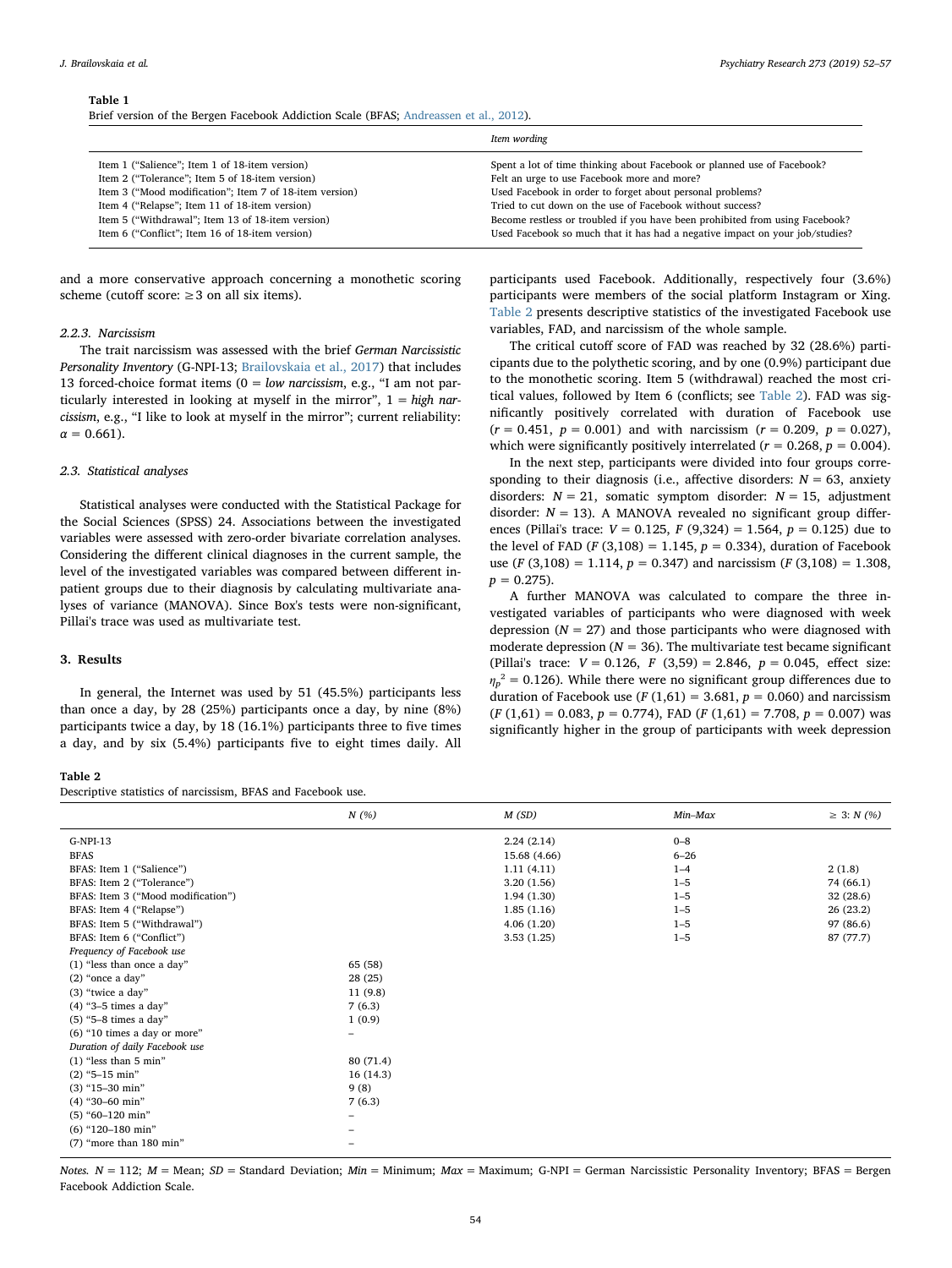(FAD:  $M = 16.96$ ,  $SD = 4.70$ , range: 9-26) than in the group of participants with moderate depression (FAD:  $M = 14.03$ ,  $SD = 3.69$ , range: 6–21). A separate analysis of both groups revealed that in the group with week depression the critical cutoff score of FAD was reached by 11 (9.8% of the whole sample) participants due to the polythetic scoring, and by one (0.9% of the whole sample) participant due to the monothetic scoring. In the group with moderate depression, the critical cutoff score of FAD was reached by 2 (1.8% of the whole sample) participants due to the polythetic scoring, and by no one due to the monothetic scoring.

### 4. Discussion

The present study investigated for the first time addictive Facebook use and its relationships in an inpatient sample in Germany. Results reveal that FAD, which previously has only been investigated in student samples, seems to be an important issue to consider also for inpatients.

First, in the current inpatient sample, the mean FAD level and the number of participants who reached the critical cutoff score in accordance with the polythetic scoring defined by [Andreassen et al.](#page-4-7) [\(2012\)](#page-4-7) were remarkable higher than those found in student samples in Germany and Norway (FAD level:  $M = 8.98 - 13.00$ ,  $SD = 3.64 - 5.20$ ; polythetic scoring: 4.5% to 8.4%). The number of participants who reached the monothetic scoring was equally high in the previous samples and in the present sample. Note that all considered studies used the same instrument to assess FAD [\(Andreassen et al., 2013; Brailovskaia](#page-4-6) [and Margraf, 2017; Brailovskaia et al., 2018b](#page-4-6)).

The comparison of inpatients with different diagnoses (i.e., affective disorders, anxiety disorders, somatic symptom disorder, adjustment disorder) revealed no significant differences of the mean FAD level. However, inpatients with week depression had significantly higher FAD values and reached the critical cutoff score more frequently than those with moderate depression. Thus, even though Facebook was used in both subgroups equally frequent, individuals with week depression seem to be at higher risk to develop FAD. This finding might partly be explained by the following considerations. Previous studies described intensive Facebook use to be positively linked to happiness and to the experience of flow [\(Kaur et al., 2016; Kim and Lee, 2011\)](#page-5-20) caused by the immersion in an attractive online world where a lot of positive feedback is available [\(Brailovskaia et al., 2018a\)](#page-4-3). While persons with week depression may benefit from this offer, individuals with moderate depression seem to be too occupied with their negative cognitions to enjoy the benefits of the online world equally. They perceive less positive online feedback or misinterpret it, and therefore are not able to experience as much pleasure as other Facebook members. However, considering that subjective happiness and flow experience caused by Facebook use may contribute to the enhance of FAD [\(Brailovskaia et al.,](#page-4-3) [2018a, 2018b](#page-4-3)), the inability to escape from the negative mood by Facebook activity might contribute to a lower FAD level of persons with moderate depression in comparison to those with week depression.

Furthermore, present results revealed that of the whole inpatient sample, 86.6% had enhanced values of withdrawal symptoms due to Facebook use. It seems reasonable to hypothesize that withdrawal symptoms measured by the BFAS show parallels to the withdrawal as one of the core symptoms of addictive disorders described in the Diagnostic and Statistical Manual of Mental Disorders (5th ed., DSM-5; [American Psychiatric Association, 2013](#page-4-13)). Future studies should investigate whether similar psychophysiological processes are involved in both types of withdrawal. Note that increased level of withdrawal symptoms may negatively influence the physical and mental well-being of the inpatients and jeopardize their recovery process.

Furthermore, it is important to mention that 77.7% of the present participants reached enhanced values of the Item 6 (conflict). This finding emphasizes negative consequences of Facebook use [\(Frost and](#page-5-8) [Rickwood, 2017; Kross et al., 2013\)](#page-5-8): significant interpersonal problems may occur especially for individuals who neglect their employment and

families which they are responsible for because of their excessive time on Facebook. It can be assumed that in the short run, the escape into the Facebook world may contribute to relief. However, in the long run, this self-regulation strategy seems to foster interpersonal conflicts on the basis of uncompleted tasks and feelings of individual overload and failure, which may enhance depression and anxiety symptoms ([Brailovskaia and Margraf, 2017; Brailovskaia et al., 2018a\)](#page-4-5).

Second, as expected, FAD was positively linked to duration of Facebook use (confirmation of Hypothesis 1) and narcissism (confirmation of Hypothesis 2). Thus, considering present results and previous considerations on FAD (e.g., [Brailovskaia et al., 2018b](#page-4-4)), it may by hypothesized that in the inpatient sample duration of Facebook use and FAD can negatively impact the recovery process and that inpatients with an enhanced level of narcissism are at specific risk for developing FAD.

Following considerations may partly explain these findings. Narcissistic individuals have a high need for attention and admiration that confirm the belief of their own grandiosity. To satisfy this need, they engage in many social interactions ([Miller and Campbell, 2008](#page-5-21)). However, narcissists who suffer from increased level of negative mental health, for example depression or anxiety symptoms, feel overwhelmed and often are not able to maintain positive self-presentation in social interactions. This decreases the probability of receiving positive social feedback and negatively influences the narcissistic self-esteem ([Campbell et al., 2004](#page-5-22)). On Facebook, the initiation and maintenance of superficial relationships is considerably easier than offline (Buff[ardi and](#page-4-14) [Campbell, 2008](#page-4-14)). To protect their self-esteem, narcissistic individuals tend to use this alternative strategy excessively. They immerge into the online world which increases their risk of developing FAD ([Brailovskaia et al., 2018b\)](#page-4-4). Such behavior impedes the treatment of people in a clinical setting; they refuse to deal with the offline world where they do not believe to find the desired admiration.

Based on present results, it seems reasonable to assume that addictive Facebook use may have a negative impact on the recovery process of inpatients, especially those with a high level of the transdiagnostic personality trait narcissism. This aspect should be considered in the therapeutic process. Facebook use and its potential negative consequences ([Frost and Rickwood, 2017; Kross et al., 2013; Marino](#page-5-8) [et al., 2018; Sagioglou and Greitemeyer, 2014](#page-5-8)), specifically the development of addictive tendencies ([Andreassen et al., 2012\)](#page-4-7), need to be addressed in the psychoeducation. Patients who tend to spend excessive time on Facebook to escape from daily stressors and to find relief should be advised to limit their Facebook activity. To support them, practical advice such as including "pop-up" messages or deploying an alarm clock to regulate usage time, and turning off notification prompts of the social platform, should be provided. Furthermore, alternative strategies for self-regulation to deal with negative feelings should be discussed and practiced. Such strategies may include increased physical activity, which has been previously found to mediate the link between daily stress and FAD, or mindfulness practice ([Brailovskaia et al., 2018a;](#page-4-3) [Brailovskaia et al., 2018c; Frost and Rickwood, 2017; Wegmann et al.,](#page-4-3) [2015\)](#page-4-3). Furthermore, patients with enhanced depression and anxiety symptoms, low self-esteem, and/or "anxious" or "avoidant" attachment orientation, who often tend to use social media excessively to receive positive feedback [\(Marino et al., 2018; Monacis et al., 2017a](#page-5-10), [2017b](#page-5-12)), may especially benefit from a therapeutic (group)setting addressing the question how to obtain positive approval offline. The attention of narcissistic patients, who often search for admiration on Facebook, may be drawn to potential offline interactions where they could receive desired positive feedback.

Addressing addictive Facebook use in the clinical setting seems to be a promising approach to contribute to the recovery process of patients. Moreover, it may also have additional positive implications. Many inpatients have children who also often engage in intensive use of social platforms. Thus, after receiving psychoeducation in the clinic, patients may be more aware of problematic use and monitor more carefully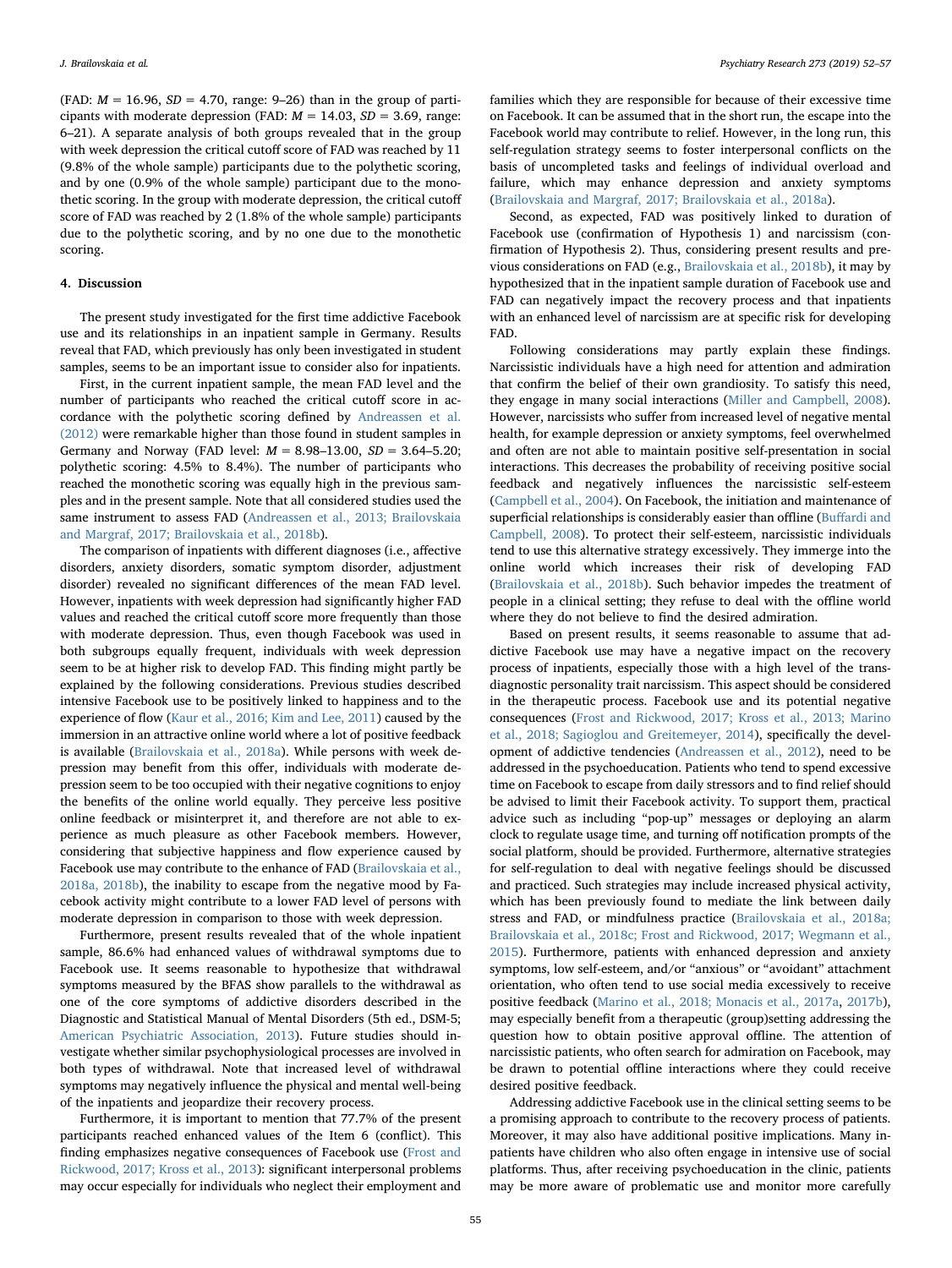children's Facebook activity, engage in their media education, and involve them in alternative self-regulation strategies.

# 4.1. Limitations and further research

Current results reveal that addictive Facebook use might be an important issue in the clinical context. The mean level of FAD did not differ between inpatients with different clinical diagnoses. However, the present sample was limited to only several diagnoses and each diagnosis was represented by only few individuals, except affective disorders. Therefore, future studies are advised to investigate whether current findings may be generalized to all inpatient groups or whether they apply only to patients with specific diagnoses. Considering that for example patients with schizophrenia often have problems with social behavior due to affect recognition deficits, deficits of communication and of ability to feel intimacy, as well as social aggressiveness ([Buchsbaum et al., 1980; Hooker and Park, 2002\)](#page-4-15), it may be assumed that these individuals rather seldom use Facebook and therefore have a low risk to develop FAD.

Furthermore, considering that the current investigation was conducted with cross-sectional data, only hypothetical assumptions on causality can be drawn from present results. To enable causal statements, future studies are advised to replicate present findings by longitudinal prospective investigations. Additionally, the current sample comprised mostly female participants. Therefore, the replicability of present findings should be investigated in a more representative sample with an equal gender ratio.

Note that addictive Facebook use is a comparatively new phenomenon that is currently not defined as a formal psychiatric disorder in the DSM-5 [\(American Psychiatric Association, 2013\)](#page-4-13). Similar to other forms of addictive media use (Griffi[ths et al., 2016](#page-5-23)), its recognition as a behavioral addiction is still a contentious issue [\(Carbonell and](#page-5-24) [Panova, 2017](#page-5-24)). This depends inter alia on the current lack of an established definition of this phenomenon and of absence of a standardized instrument for its assessment. Longitudinal studies on stability of addictive Facebook use and on its functional and neural impairment are missing [\(Billieux et al., 2015; Carbonell and Panova, 2017\)](#page-4-16). Additionally, despite the high popularity of the social platform Facebook and previous results that emphasized the negative impact of excessive Facebook use for mental health ([Brailovskaia and Margraf, 2017; Kross](#page-4-5) [et al., 2013; Ryan et al., 2014; Shakya and Christakis, 2017\)](#page-4-5), it is still not clarified whether addictive Facebook use should be regarded exceptionally, or whether it should be subsumed as addictive SNSs use or as addictive media use.

These considerations and the current results, which demonstrate that addictive Facebook use may become a significant problem in the clinical setting, emphasize the strong necessity for further longitudinal experimental research on addictive Facebook use that focuses inter alia on its long-term consequences and on its neural basis. Previous studies found physiological functions, such as heart rate and blood pressure ([Reed et al., 2017; Romano et al., 2017\)](#page-5-25), as well as reduction of striatal D2 receptors [\(Kim et al., 2011\)](#page-5-26) to be significantly linked to addictive Internet use. Probably, similar correlates may be identified for FAD.

In the current study, the brief version of BFAS was used to assess FAD. Results of a recent meta-analysis reported this instrument to be one of the most widely used measures to assess addictive Facebook use ([Marino et al., 2018\)](#page-5-10). Its brief version has been shown to have similarly good psychometric properties as the long version [\(Andreassen et al.,](#page-4-6) [2013; Andreassen et al., 2012; Pontes et al., 2016\)](#page-4-6). Nevertheless, when interpreting present findings, it should be considered that FAD was measured with only six items which might restrict the informative value of the results. Therefore, future studies are advised to supplement the short self-report measure by further longer instruments, as well as objective measures and behavior observations in experimental settings. Furthermore, in the present work, the critical cutoff was assessed following the categorization approach (polythetic scoring, monothetic

scoring) proposed by [Andreassen et al. \(2012\)](#page-4-7). Other ways of categorization are surely possible (see [Bányai et al., 2017\)](#page-4-17). Thus, future research is needed to identify the most suitable approach concerning the critical cutoff level of addictive Facebook use.

To sum up, in the present study, for the first time, FAD has been investigated in a non-student inpatient sample. Results demonstrate that addictive Facebook use is not only a problem of mentally healthy students, but also may impact persons who suffer from mental disorders, especially with an enhanced level of narcissism. This emphasizes that FAD no longer constitutes a negligible phenomenon and that there is a huge need for further investigations on this addictive behavior.

# Funding

This research did not receive any specific grant from funding agencies in the public, commercial, or not-for-profit sectors.

#### Declarations of Interest

None.

# Supplementary materials

Supplementary material associated with this article can be found, in the online version, at [doi:10.1016/j.psychres.2019.01.016.](https://doi.org/10.1016/j.psychres.2019.01.016)

#### References

- <span id="page-4-13"></span>[American Psychiatric Association, 2013. Diagnostic and Statistical Manual of Mental](http://refhub.elsevier.com/S0165-1781(18)31789-X/sbref0001) [Disorders, 5th ed. American Psychiatric Association, Washington, DC.](http://refhub.elsevier.com/S0165-1781(18)31789-X/sbref0001)
- <span id="page-4-6"></span>Andreassen, C.S., Griffi[ths, M.D., Gjertsen, S.R., Krossbakken, E., Kvam, S., Pallesen, S.,](http://refhub.elsevier.com/S0165-1781(18)31789-X/sbref0002) [2013. The relationships between behavioral addictions and the](http://refhub.elsevier.com/S0165-1781(18)31789-X/sbref0002) five-factor model of [personality. J. Behav. Addict. 2 \(2\), 90](http://refhub.elsevier.com/S0165-1781(18)31789-X/sbref0002)–99.
- <span id="page-4-7"></span>[Andreassen, C.S., Torsheim, T., Brunborg, G.S., Pallesen, S., 2012. Development of a](http://refhub.elsevier.com/S0165-1781(18)31789-X/sbref0003) [Facebook addiction scale. Psychol. Rep. 110 \(2\), 501](http://refhub.elsevier.com/S0165-1781(18)31789-X/sbref0003)–517.
- <span id="page-4-17"></span>[Bányai, F., Zsila, Á., Király, O., Maraz, A., Elekes, Z., Gri](http://refhub.elsevier.com/S0165-1781(18)31789-X/sbref0004)ffiths, M.D., Andreassen, C.S., [Demetrovics, Z., 2017. Problematic social media use: results from a large-scale na](http://refhub.elsevier.com/S0165-1781(18)31789-X/sbref0004)[tionally representative adolescent sample. PLoS One 12 \(1\), e0169839](http://refhub.elsevier.com/S0165-1781(18)31789-X/sbref0004).
- <span id="page-4-16"></span>[Billieux, J., Schimmenti, A., Khazaal, Y., Maurage, P., Heeren, A., 2015. Are we over](http://refhub.elsevier.com/S0165-1781(18)31789-X/sbref0005)[pathologizing everyday life? A tenable blueprint for behavioral addiction research. J.](http://refhub.elsevier.com/S0165-1781(18)31789-X/sbref0005) [Behav. Addict. 4 \(3\), 119](http://refhub.elsevier.com/S0165-1781(18)31789-X/sbref0005)–123.
- <span id="page-4-9"></span>Bł[achnio, A., Przepiórka, A., 2018. Facebook intrusion, fear of missing out, narcissism,](http://refhub.elsevier.com/S0165-1781(18)31789-X/sbref0006) [and life satisfaction: a cross-sectional study. Psychiatry Res. 259, 514](http://refhub.elsevier.com/S0165-1781(18)31789-X/sbref0006)–519.
- <span id="page-4-1"></span>Bł[achnio, A., Przepiorka, A., Pantic, I., 2016. Association between Facebook addiction,](http://refhub.elsevier.com/S0165-1781(18)31789-X/sbref0007) [self-esteem and life satisfaction: a cross-sectional study. Comput. Human Behav. 55,](http://refhub.elsevier.com/S0165-1781(18)31789-X/sbref0007) 701–[705](http://refhub.elsevier.com/S0165-1781(18)31789-X/sbref0007).
- <span id="page-4-2"></span>Bł[achnio, A., Przepiórka, A., Pantic, I., 2015. Internet use, Facebook intrusion, and de](http://refhub.elsevier.com/S0165-1781(18)31789-X/sbref0008)[pression: results of a cross-sectional study. Eur. Psychiatry 30 \(6\), 681](http://refhub.elsevier.com/S0165-1781(18)31789-X/sbref0008)–684.
- <span id="page-4-10"></span>Brailovskaia, J., Bierhoff[, H.-W., 2016. Cross-cultural narcissism on Facebook: relation](http://refhub.elsevier.com/S0165-1781(18)31789-X/sbref0009)[ship between self-presentation, social interaction and the open and covert narcissism](http://refhub.elsevier.com/S0165-1781(18)31789-X/sbref0009) [on a social networking site in Germany and Russia. Comput. Human Behav. 55,](http://refhub.elsevier.com/S0165-1781(18)31789-X/sbref0009) 251–[257](http://refhub.elsevier.com/S0165-1781(18)31789-X/sbref0009).
- <span id="page-4-11"></span>Brailovskaia, J., Bierhoff, H.-W., 2018. The narcissistic millennial generation: a study of personality traits and online behavior on Facebook. J. Adult Dev. 1–13. [https://doi.](https://doi.org/10.1007/s10804-018-9321-1) [org/10.1007/s10804-018-9321-1.](https://doi.org/10.1007/s10804-018-9321-1)
- <span id="page-4-12"></span>Brailovskaia, J., Bierhoff, H.-W., Margraf, J., 2017. How to identify narcissism with 13 items? Validation of the German Narcissistic Personality Inventory-13 (G-NPI-13). Assessment 1–15. [https://doi.org/10.1177/1073191117740625.](https://doi.org/10.1177/1073191117740625)
- <span id="page-4-0"></span>[Brailovskaia, J., Margraf, J., 2016. Comparing Facebook users and Facebook non-users:](http://refhub.elsevier.com/S0165-1781(18)31789-X/sbref0012) [relationship between personality traits and mental health variables](http://refhub.elsevier.com/S0165-1781(18)31789-X/sbref0012) – an exploratory [study. PLoS One 11 \(12\), e0166999.](http://refhub.elsevier.com/S0165-1781(18)31789-X/sbref0012)
- <span id="page-4-5"></span>[Brailovskaia, J., Margraf, J., 2017. Facebook Addiction Disorder \(FAD\) among German](http://refhub.elsevier.com/S0165-1781(18)31789-X/sbref0013) students – [a longitudinal approach. PLoS One 12 \(12\), e0189719](http://refhub.elsevier.com/S0165-1781(18)31789-X/sbref0013).
- [Brailovskaia, J., Margraf, J., 2018. What does media use reveal about personality and](http://refhub.elsevier.com/S0165-1781(18)31789-X/sbref0014) [mental health? An exploratory investigation among German students. PLoS One 13](http://refhub.elsevier.com/S0165-1781(18)31789-X/sbref0014) [\(1\), e0191810](http://refhub.elsevier.com/S0165-1781(18)31789-X/sbref0014).
- <span id="page-4-3"></span>Brailovskaia, J., Rohmann, E., Bierhoff[, H.-W., Margraf, J., 2018a. The brave blue world:](http://refhub.elsevier.com/S0165-1781(18)31789-X/sbref0015) Facebook fl[ow and Facebook Addiction Disorder \(FAD\). PLoS One 13 \(7\), e0201484.](http://refhub.elsevier.com/S0165-1781(18)31789-X/sbref0015)
- <span id="page-4-4"></span>[Brailovskaia, J., Schillack, H., Margraf, J., 2018b. Facebook Addiction Disorder \(FAD\) in](http://refhub.elsevier.com/S0165-1781(18)31789-X/sbref0016) Germany. [Cyberpsychol. Behav. Soc. Netw. 21 \(7\), 450](http://refhub.elsevier.com/S0165-1781(18)31789-X/sbref0016)–456.
- <span id="page-4-8"></span>[Brailovskaia, J., Teismann, T., Margraf, J., 2018c. Physical activity mediates the asso](http://refhub.elsevier.com/S0165-1781(18)31789-X/sbref0017)[ciation between daily stress and Facebook Addiction Disorder \(FAD\)](http://refhub.elsevier.com/S0165-1781(18)31789-X/sbref0017) – a longitudinal [approach among German students. Comput. Human Behav. 86, 199](http://refhub.elsevier.com/S0165-1781(18)31789-X/sbref0017)–204.

<span id="page-4-15"></span>[Buchsbaum, M.S., Coursey, R.D., Murphy, D.L., 1980. Schizophrenia and platelet](http://refhub.elsevier.com/S0165-1781(18)31789-X/sbref0018) [monoamine oxidase: research strategies. Schizophr. Bull. 6 \(2\), 375](http://refhub.elsevier.com/S0165-1781(18)31789-X/sbref0018)–384.

<span id="page-4-14"></span>Buff[ardi, L.E., Campbell, W.K., 2008. Narcissism and social networking web sites. Pers.](http://refhub.elsevier.com/S0165-1781(18)31789-X/sbref0019)